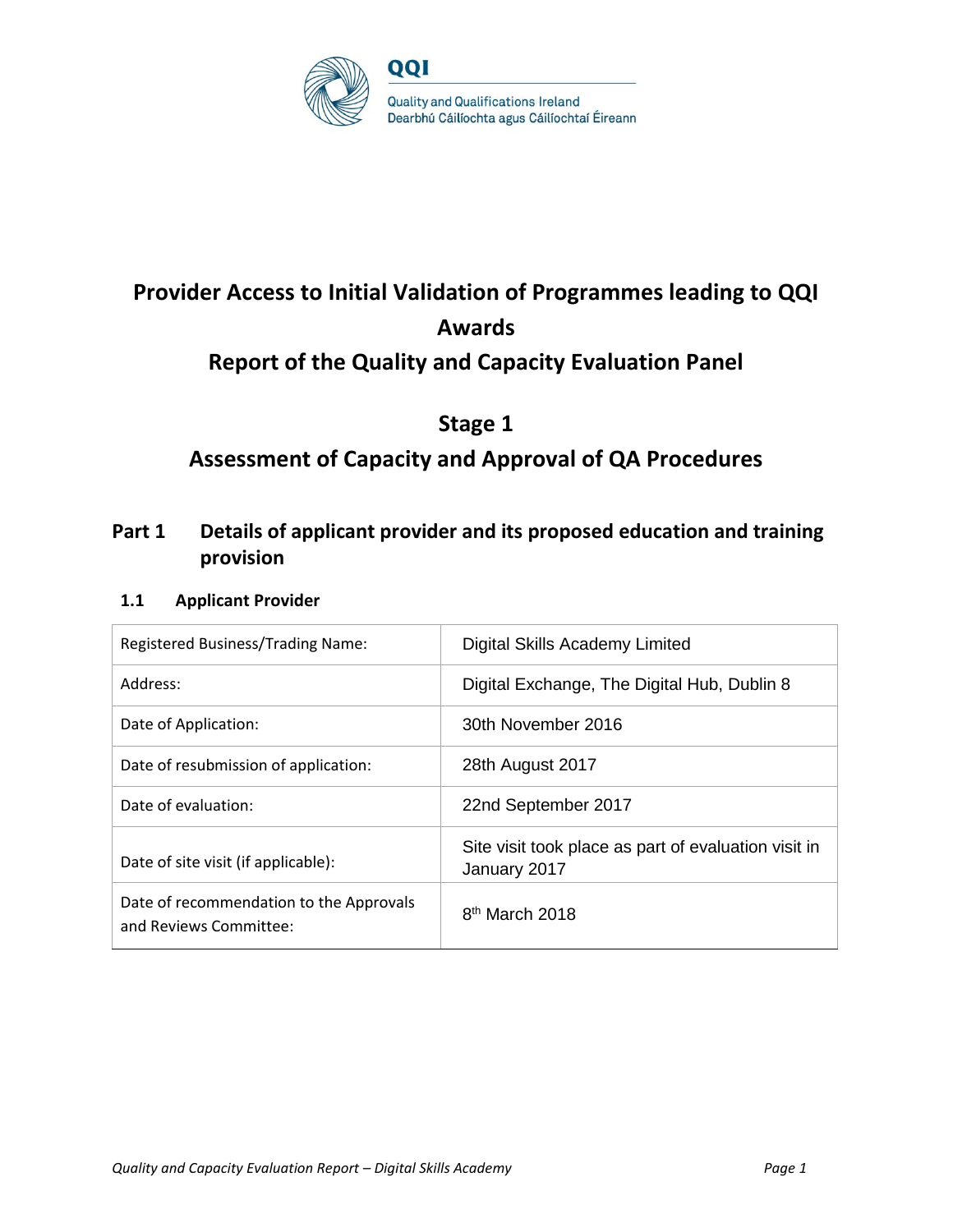

### **1.2 Profile of applicant provider**

Digital Skills Academy, referred to as DSA below, is a limited company, with one beneficial owner; the Chief Executive Officer. Since 2011, it has developed and delivered higher education programmes as a linked provider of Dublin Institute of Technology (DIT), i.e., DIT acts as the external quality assurance body for DSA, it validates its programmes and makes awards to learners who have successfully completed its programmes. The programmes themselves are designed, developed and delivered by DSA. Via this arrangement, DSA currently offers a Level 6 Higher Certificate, a Level 7 add-on degree, a Level 8 add-on degree, and three continuous professional development programmes. DSA specialises in programmes in the professional domain of digital technology, computing, digital business, business management, digital marketing, and digital design and innovation.

|                                                  |  | $\overline{\phantom{a}}$ NFO Laugh $\overline{\phantom{a}}$ August Class | $\overline{O}$ $\overline{O}$ $\overline{O}$ $\overline{O}$ $\overline{O}$ $\overline{O}$ $\overline{O}$ $\overline{O}$ $\overline{O}$ $\overline{O}$ $\overline{O}$ $\overline{O}$ $\overline{O}$ |
|--------------------------------------------------|--|--------------------------------------------------------------------------|----------------------------------------------------------------------------------------------------------------------------------------------------------------------------------------------------|
| Proposed education and training provision<br>1.3 |  |                                                                          |                                                                                                                                                                                                    |

| <b>NFQ Level</b> | <b>Award Class</b>                 | <b>QQI Award / Proposed Programme Title</b>                                                |
|------------------|------------------------------------|--------------------------------------------------------------------------------------------|
|                  | Higher Diploma                     | Higher Diploma in Science in Digital Technology                                            |
|                  | Honours Bachelor<br>Degree         | Bachelor of Science (Honours) in Digital Technology, Business<br>& Innovation <sup>1</sup> |
|                  | <b>Ordinary Bachelor</b><br>Degree | Bachelor of Science in Digital Technology, Business & Design <sup>2</sup>                  |

 $\overline{a}$ 

<sup>1</sup> 60-ECTS 'Add-on degree' taken part-time either in 12-months over three semesters or in 18-months over four semesters. Delivered in a blended mode, combining academic and practice-based learning.

<sup>&</sup>lt;sup>2</sup> 60-ECTS 'Add-on degree' taken part-time either in 12-months over three semesters or in 18-months over four semesters. Delivered in a blended mode, combining academic and practice-based learning.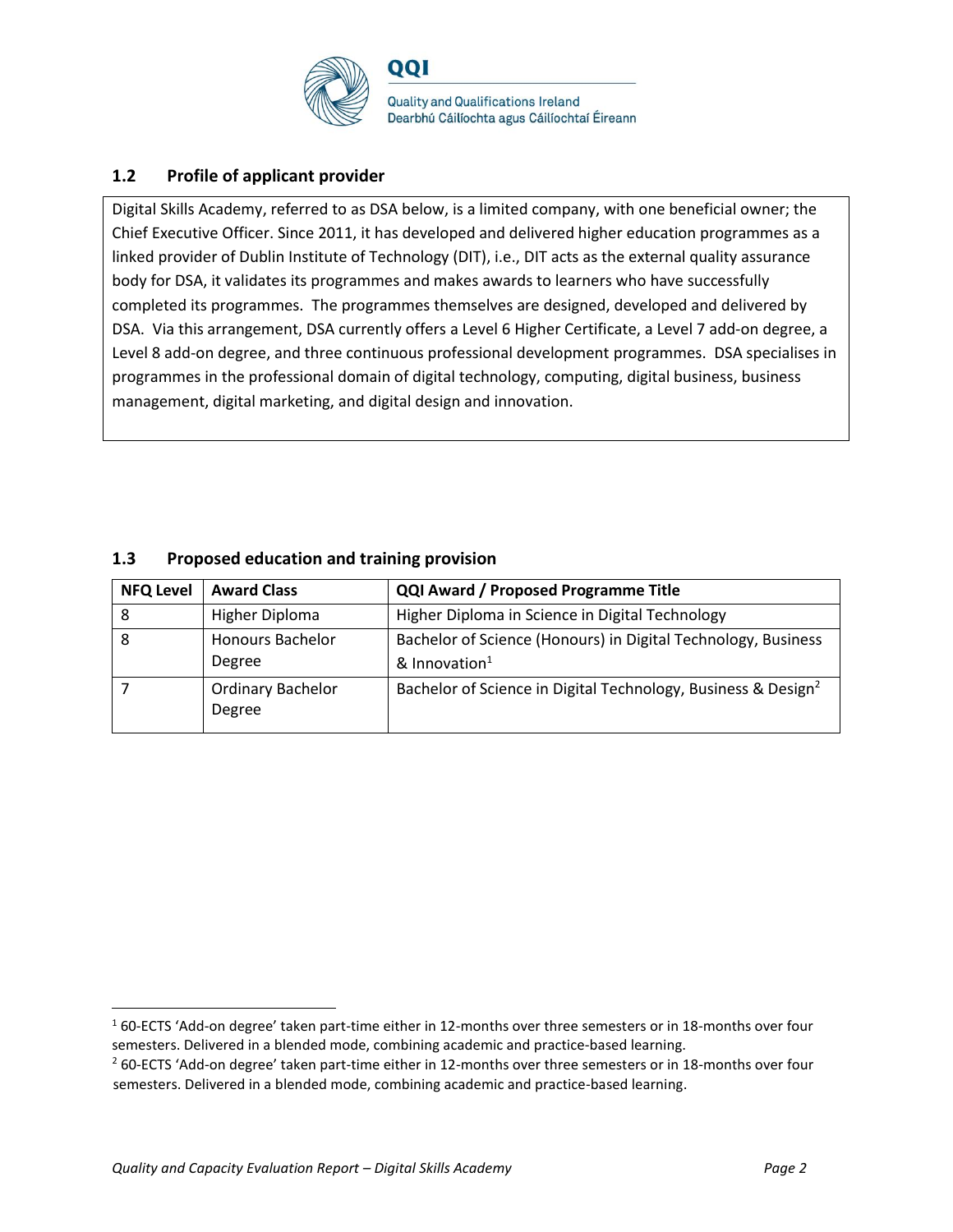

# **Part 2 The Quality and Capacity Panel Membership**

| <b>Name</b>            | Role of panel member    | Organisation                                                                                                                 |
|------------------------|-------------------------|------------------------------------------------------------------------------------------------------------------------------|
| Mr Jack O'Herlihy      | Chair                   | Retired Head of Development,<br>Letterkenny Institute of Technology:<br>areas of expertise QA and Expert Panel<br>Evaluation |
| Ms Naomi Jackson       | QA Expert and Secretary | Dean of Academic Affairs, CCT College<br>Dublin                                                                              |
| Dr Marion Palmer       | QA Expert               | Former Head of Department of<br>Technology & Psychology in Dun<br>Laoghaire Institute of Art, Design and<br>Technology       |
| Mr Tom O'Mara          | QA Expert               | Online Learning Project Manager,<br><b>University College Cork</b>                                                           |
| <b>Other attendees</b> |                         |                                                                                                                              |
| <b>Name</b>            | <b>Role</b>             | Organisation                                                                                                                 |
| Mr Walter Balfe        | Observer                | Head of Provider Approval, QQI                                                                                               |

# **Part 3 Findings of the Panel**

### **3.1 Summary Findings**

While recognising the significant efforts and progress of the Digital Skills Academy (DSA) in response to the recommendations of the evaluation panel visit in January, the panel has found DSA is not in a position to advance to the second stage of the initial access process i.e., an application for programme validation. This is largely due to the ongoing concerns in relation to its governance structure and system not being fit for purpose and the impact this then has on the suitability of a number of the quality assurance procedures outlined by the DSA in its application.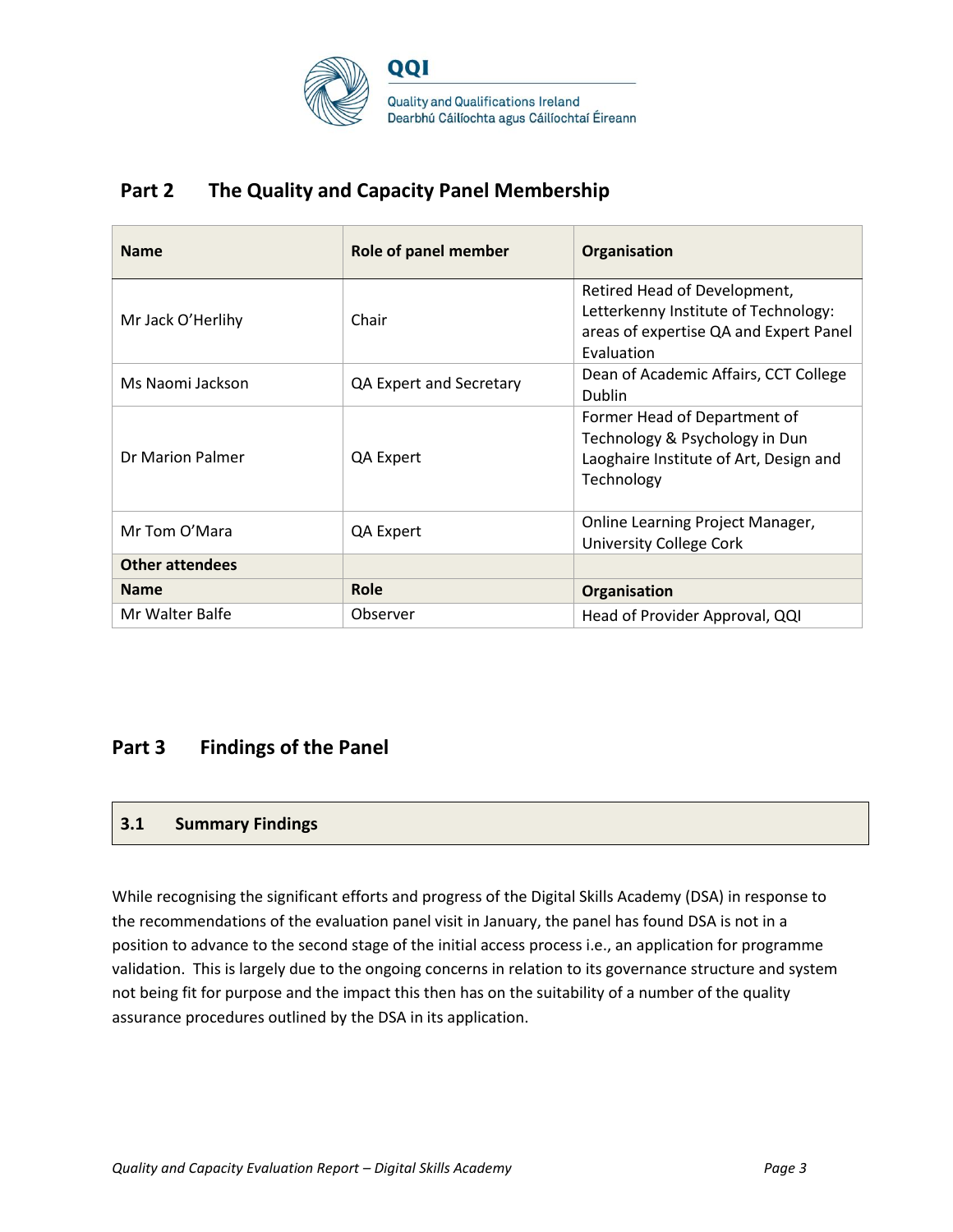

QQI

Quality and Qualifications Ireland Dearbhú Cáilíochta agus Cáilíochtaí Éireann

### **3.2 Conditions**

**N/A**

### **3.3 Recommendations**

**N/A**

### **3.4 Recommendation of the panel to the Approvals and Reviews Committee of QQI**

The Quality and Capacity Panel recommends to the Approval and Review Committee that it does not approve the quality assurance procedures of Digital Skills Academy.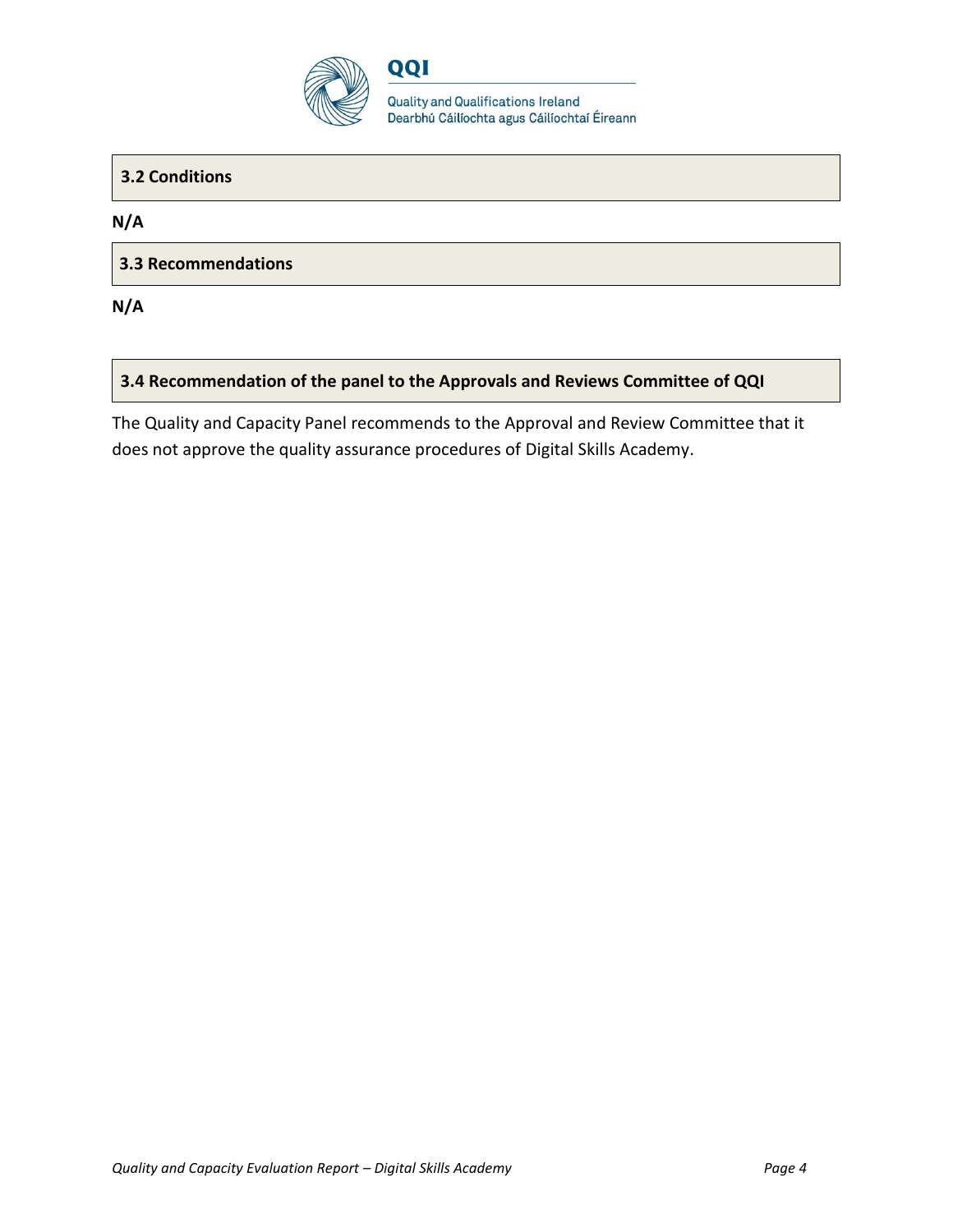

# **Part 4 Evaluation of the capacity of the applicant to provide quality education and training to learners**

#### **4.1 Legal and compliance requirements:**

- *4.1.1(a)* **Criterion***: Is the applicant an established Legal Entity who has Education and/or Training as a Principal Function?*
- *4.1.2(a)* **Criterion***: Is the legal entity established in the European Union and does it have a substantial presence in Ireland?*
- 4.1.3(a) **Criterion:** *Are any dependencies, collaborations, obligations, parent organisations, and subsidiaries clearly specified?*
- *4.1.4(a)* **Criterion***: Are any third-party relationships and partnerships compatible with the scope of access sought?*
- 4.1.5(a) **Criterion:** *Are the applicable regulations and legislation complied with in all jurisdictions where it operates?*
- 4.1.6(a) **Criterion:** *Is the applicant in good standing in the qualifications systems and education and training systems in any countries where it operates (or where its parents or subsidiaries operate) or enrols learners, or where it has arrangements with awarding bodies, quality assurance agencies, qualifications authorities, ministries of education and training, professional bodies and regulators.*

#### **Findings:**

#### *Does the provider's application provide evidence that these criteria have been met?*

DSA has addressed the criteria above in its application form, providing evidence of its legal status as a registered limited company based in Ireland without subsidiaries. It has confirmed its compliance with applicable legislation and regulations. There is no evidence to suggest that DSA is not in good standing in its dealing with parties related to education and training in Ireland or abroad. Its primary relationship nationally is with the Dublin Institute of Technology (DIT). DSA previously indicated that if it is successful with the application to QQI, it is likely to transfer its awarding arrangements from DIT to QQI. On this occasion it was confirmed to the panel that intentions are to offer programmes awarded by both bodies and thus attempts to align QA and academic regulations were incorporated into the Quality Assurance policies and procedures submitted. The panel was not convinced that DSA is currently in a position to assume overall responsibility for QA and academic governance underpinning its programmes in place of that being provided by DIT to date.

On reviewing the revised QA Manual the Panel was concerned at the absence of detail in relation to Data Protection and records retention. The Panel noted DSA's statement of compliance in this regard but nonetheless expected detailed information on these matters to have been included. DSA provided documentation at the Panel meeting to evidence work that has commenced in respect of data protection and compliance with the incoming GDPR. The panel was satisfied that appropriate steps are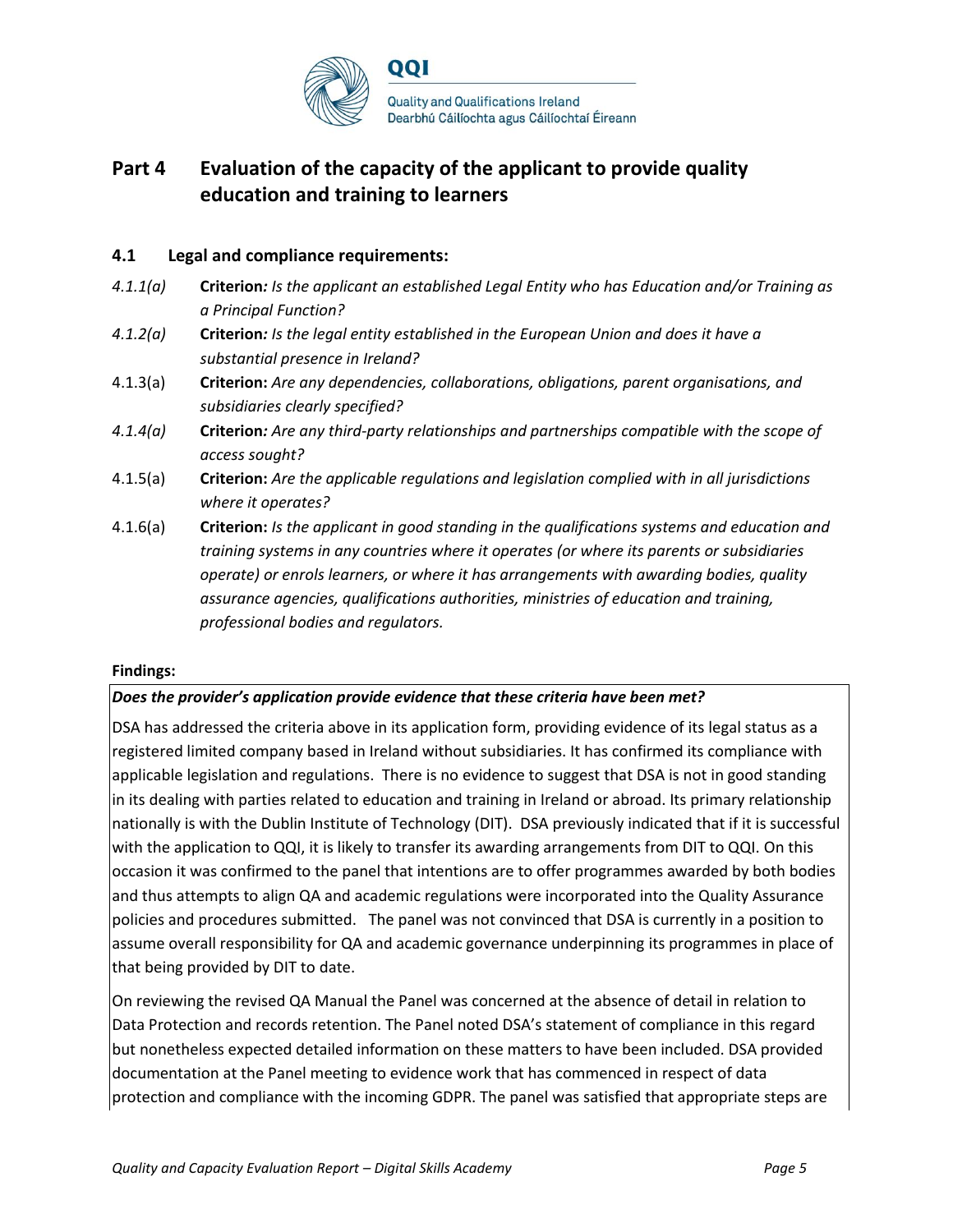

being taken but the current procedures are not adequate to support and protect the gathering, process and retention of student data.

*Where criteria are not met, please identify and state the reason(s) why.* 

Not applicable.

### **4.2 Resource, governance and structural requirements:**

- 4.2.1(a) **Criterion:** *Does the applicant have a sufficient resource base and is it stable and in good financial standing?*
- 4.2.2(a) **Criterion:** *Does the applicant have a reasonable business case for sustainable provision?*
- 4.2.3(a) **Criterion:** *Are fit-for-purpose governance, management and decision making structures in place?*
- 4.2.4(a) **Criterion:** *Are there arrangements in place for providing required information to QQI?*

#### **Findings:**

#### *Does the provider's application provide evidence that these criteria have been met?*

DSA was founded in 2008 and is funded from private resources. It submitted financial statements, an up-to-date tax clearance certificate, and accounts, in support of its claim of financial stability. The initial panel visit in January 2017 found that DSA needed to revisit its proposed governance structures and imposed the condition that DSA fully reviews and reconstitutes its proposed governance system, giving consideration to specific matters including:

- Full terms of reference are required for each element of the governance system. These should include the composition of a given committee, its role and responsibilities, the frequency of its meetings, and how often the terms of reference are reviewed;
- The terms of reference need to be cross-referenced with the draft Quality Assurance Manual that DSA is developing, to ensure that the appropriate oversight indicated and required has been documented both within the procedure and within the relevant terms of reference;
- The governance system must show clear separation of commercial and academic decisionmaking powers;
- The Academic Council should be driven by academics and its critical role in overseeing and safeguarding academic matters should be clearly reflected in its terms of reference;
- Assessment and programme boards need to be considered (as part of increasing the focus on the programme rather than the module);
- The nature of the relationship of all committees with the Academic Council and/or the Governing Authority must be stipulated.

As a result, the Panel gave significant attention to this area during its review of the resubmission and the subsequent evaluation meeting with representatives of DSA. Panel members noted the existence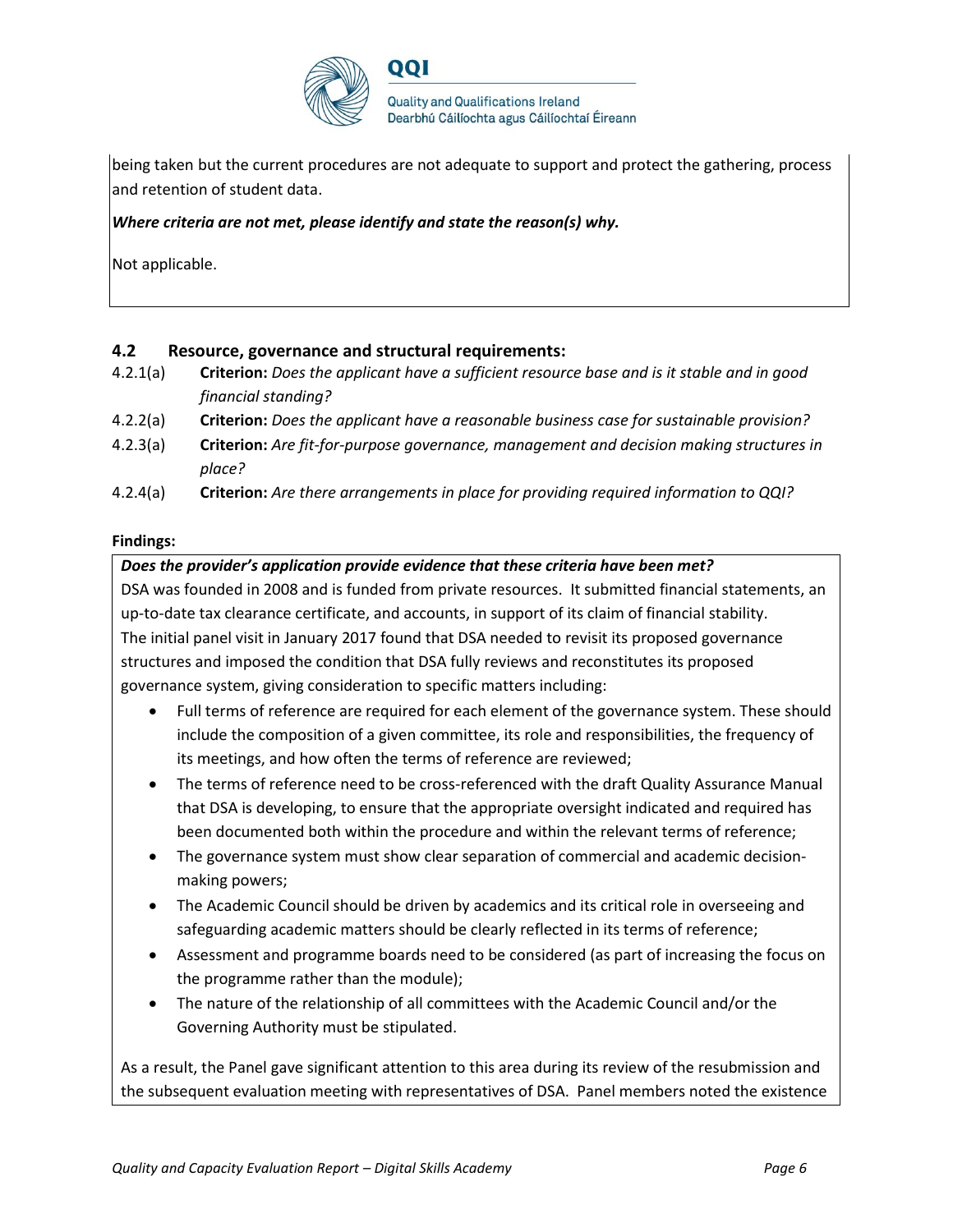

QQI

of a governance structure that was reflective of an organisation that had sought to address the Panel's earlier condition but nonetheless, remained concerned that an appropriate, fit for purpose infrastructure is still not in evidence. This is expanded upon in Part 5 below. DSA operates various student and information management systems which enable it to produce learner data and reports as required.

#### **Where criteria are not met, please identify and state the reason(s) why.**

The panel is not satisfied that criterion 4.2.3 (a) has been met. As referenced, it is of the view that the governance structure and systems proposed are not fit for purpose and there is an absence of separation of the operational management and the strategic oversight of academic matters that is required for the appropriate governance of academic programmes. This is further compounded by the absence of a Registrar or equivalent role, as defined by Assessment and Standards Revised 2013. The Panel is concerned that DSA operates its academic programmes as individual modules, which are also grouped as streams, and are assigned a module or stream lead, rather than as the validated programme in its entirety for which a named person has responsibility. The absence of programme level leadership and management, separated from executive level leadership and management of programmes, further emphasises the Panel's concerns in relation to academic governance. The initial evaluation visit highlighted the gaps in the academic decision-making infrastructure for DSA resulting from the proposed separation from DIT, and the requirement to address this. The Panel remains concerned that DSA has not fully appreciated the academic governance systems although it is noted that the proposed structure and systems does seek, in the main, to address the requirement to separate academic deliberation and decision-making from business orientated interests. The panel noted that while significant work had been done to develop the QA documentation, the resubmission made it difficult to cross reference processes and determine overlaps and workloads associated with implementation. The documentation also contained a number of significant contradictory use of job and committee titles as well as errors around procedures and the use of terminology more appropriate to further education, which were highlighted to the DSA representatives.

#### **4.3 Programme development and provision requirements:**

- 4.3.1(a) **Criterion:** *Does the applicant have experience and a track record in providing education and training programmes?*
- 4.3.2(a) **Criterion:** *Does the applicant have a fit-for-purpose and stable complement of education and training staff?*
- 4.3.3(a) **Criterion:** *Does the applicant have the capacity to comply with the standard conditions for validation specified in Section 45(3) of the Qualifications and Quality Assurance (Education and Training) Act (2012) (the Act)?*
- 4.3.4(a) **Criterion:** *Does the applicant have the fit-for-purpose premises, facilities and resources to meet the requirements of the provision proposed in place?*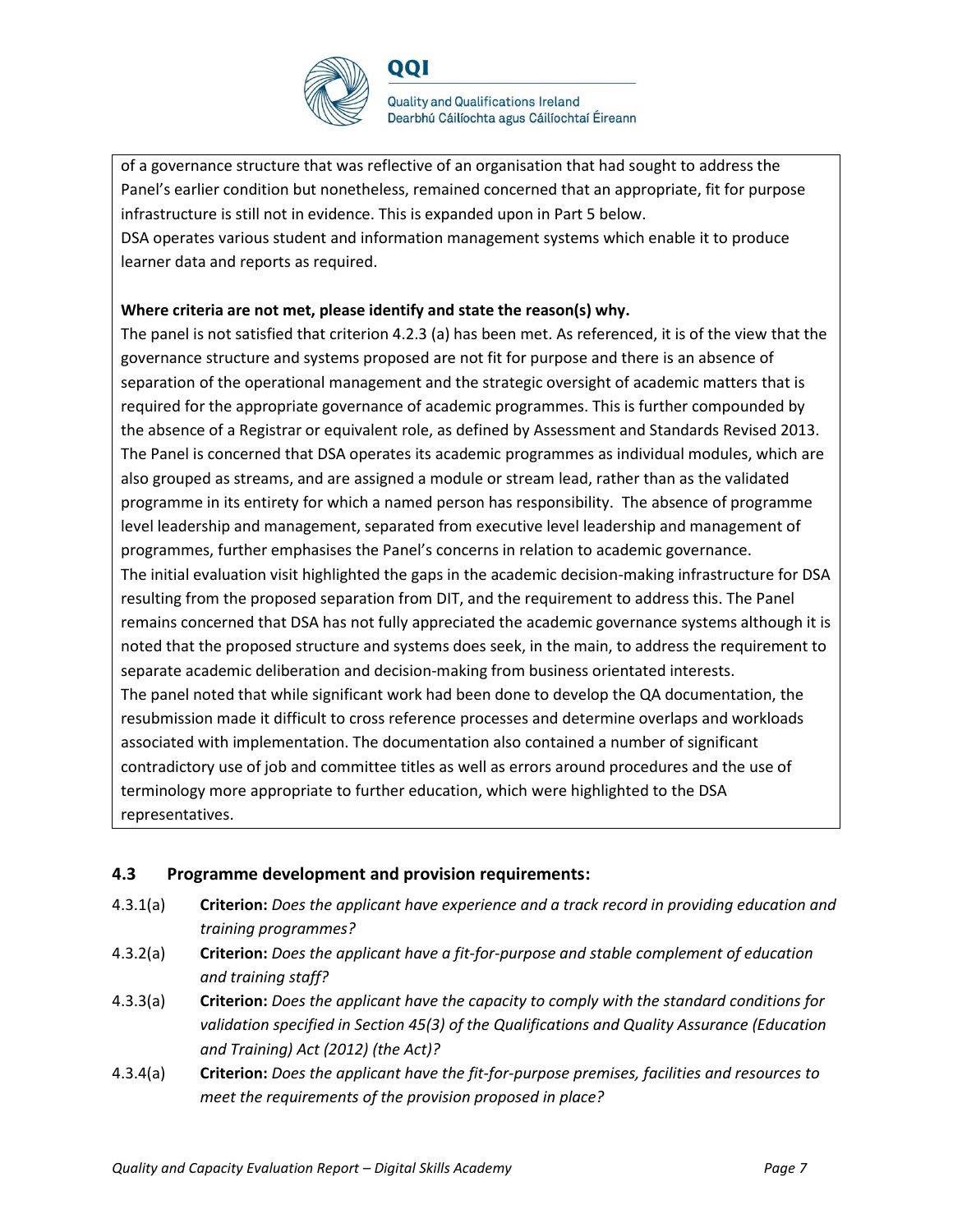

- 4.3.5(a) **Criterion:** *Are there access, transfer and progression arrangements that meet QQI's criteria for approval in place?*
- 4.3.6(a) **Criterion:** *Are structures and resources to underpin fair and consistent assessment of learners in place?*
- 4.3.7(a) **Criterion:** *Are arrangements for the protection of enrolled learners to meet the statutory obligations in place (where applicable)?*

#### **Findings:**

#### *Does the provider's application provide evidence that these criteria have been met?*

The experience of DSA in designing, developing and delivering programmes leading to the awards of DIT provides clear evidence of a relevant track-record. It has also developed a staff base appropriate to the delivery and administration of these programmes and to the operation of a provider of its scale. The Panel did raise some concern about the potential capacity to deliver the proposed programmes to the proposed numbers outlined in the DSA application. It was however, clarified that these numbers may have been incorrect and the intention was to have approximately 500-600 students at any given time. Access, transfer and progression arrangements are included in DSA's Draft QA Manual and how it deals with admission and Recognition of Prior Learning was discussed in some detail. The Panel is concerned about the suggestion that learners may be permitted to complete a programme but not graduate until verification of entry qualifications has been provided, rather than preventing admission until such a time this has occurred. The operation of RPL and the Admission Appeal process highlighted the concerns relating to academic governance whereby the decision-making body is also the point of appeal.

Arrangements for the fair and consistent assessment of learners were discussed in detail. The Panel noted the confusing information provided within the draft QA manual and sought clarification on a number of matters including repeat assessment, regulations for award classification, review, remark, and appeal procedures, the operation and terms of reference of the Progression and Awards Board (DSA's naming of Board of Examiners). The Panel is concerned that the proposed academic regulations are not in line with the requirements of Assessment and Standards Revised 2013, particularly Sectoral Convention number 3. The Panel is further concerned that the governance structures pertaining to recommendations for progression or award, and to appeal are not fit for purpose. They confuse the correct order of events and the key steps that learner assessment decisions must progress through. The membership of the appeals body evidences the absence of appreciation of an appropriate academic governance structure and the requirement that an appeal should be made to a higher authority.

As noted following the initial Panel visit, the provider's intentions in terms of meeting its obligations for the protection of enrolled learners were not discussed at the panel meeting; however, it is clear from its application form that it intends establishing refund arrangements.

*Where criteria are not met, please identify and state the reason(s) why.*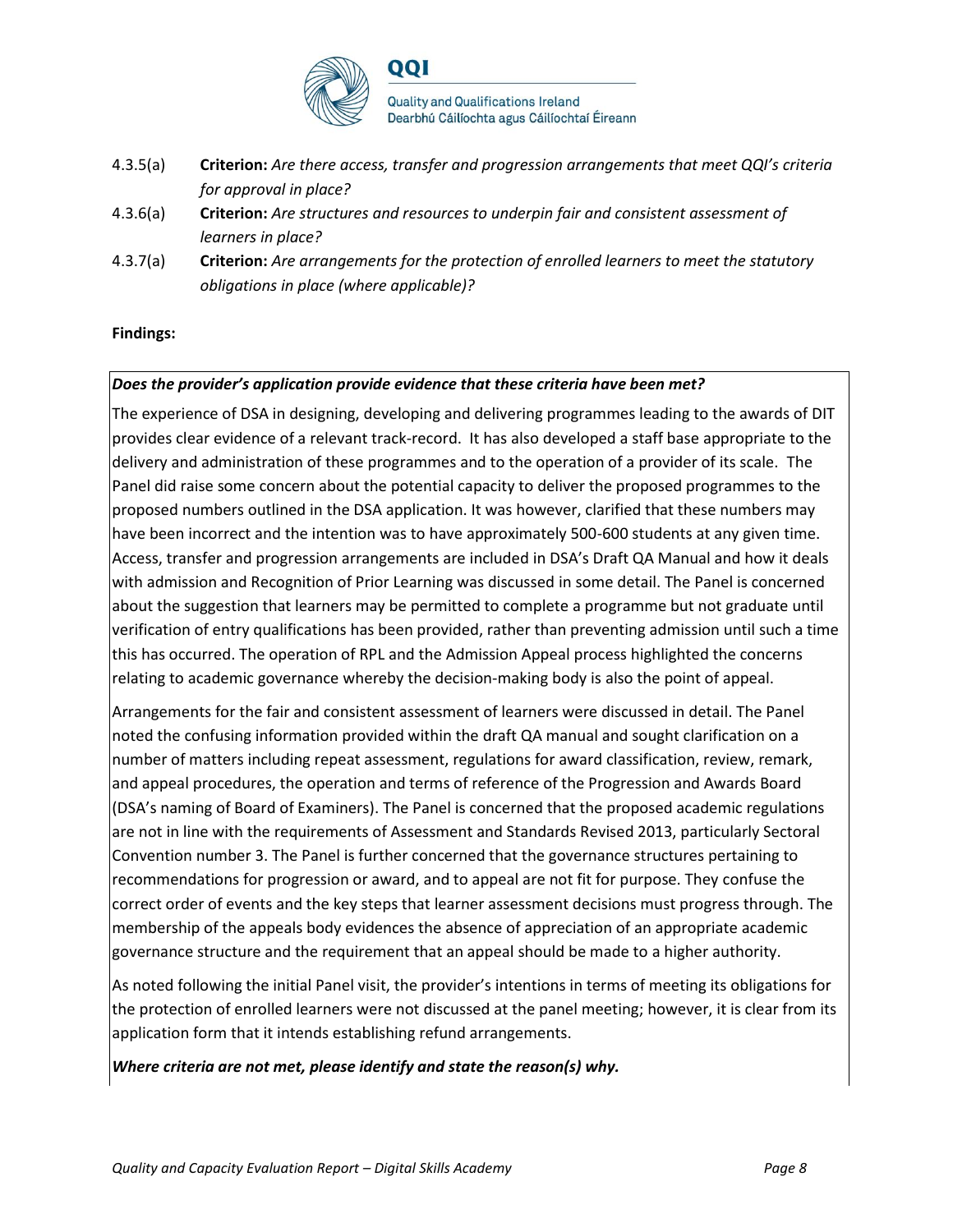

**Quality and Qualifications Ireland** Dearbhú Cáilíochta agus Cáilíochtaí Éireann

Criteria 4.3.3 (a) and 4.3.6 (a) both require arrangements for the fair and consistent assessment of learners to be in evidence. Discussion with DSA emphasised the consideration DSA has given to operating the academic management of its assessment, separate from DIT. However, the Panel identified a range of matters that continue to give cause for concern in respect of assessment. This is elaborated upon in Part 5. As a result, these criteria have not been met.

Criteria 4.3.5 (a) was also revisited as a result of the revised QA procedures submitted. The Panel is not satisfied that the appropriate governance structures are in place for the management of access, transfer and progression and therefore this criterion is not met. This is also elaborated upon in Part 5.

### **4.4 Evaluation of capacity to provide the proposed education and training provision - Overall finding:**

The Panel acknowledges the experience of DSA in delivering higher education programmes and further recognises the extensive work undertaken by DSA since the initial evaluation visit. However, the panel remains concerned about the suitability of the proposed governance structure and systems as outlined in the application from DSA and how this subsequently impacts on a number of key areas of academic operation and management and potential learners. The Panel is of the view that the following areas of quality assurance remain a concern:

- Management and governance
- Programme development and validation
- Access, transfer and progression
- Deferrals
- Programme review and revalidation
- Assessment of learners
- Programme management
- Information and data management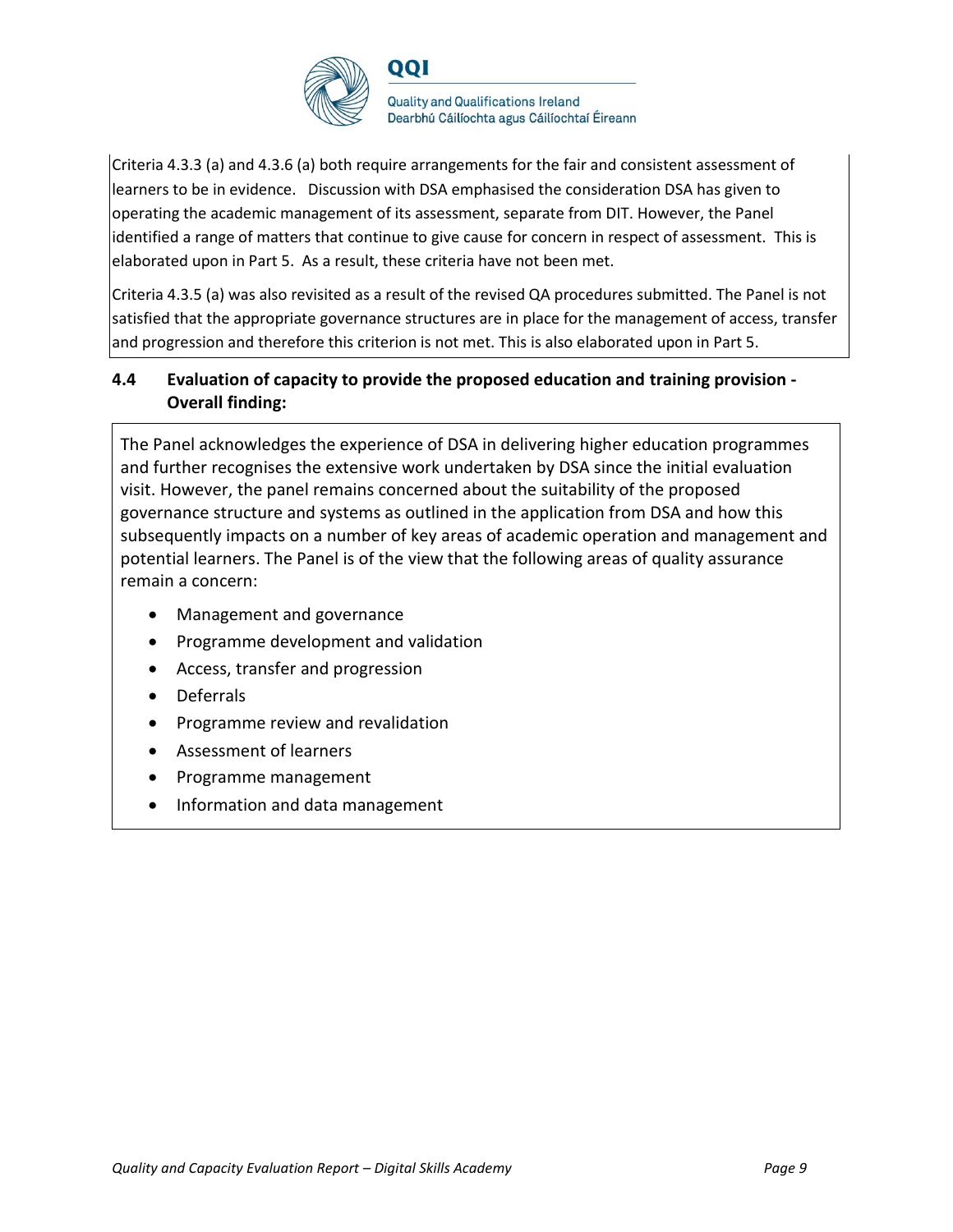

# **Part 5 Evaluation of draft QA Procedures submitted by Digital Skills Academy**

*The following is the panel's findings following evaluation of Digital Skills Academy's quality assurance procedures against QQI's Core Statutory Quality Assurance Guidelines (April 2016). This section of the report follows the structure and referencing of the guidelines.* 

#### **1 GOVERNANCE AND MANAGEMENT OF QUALITY**

#### **Panel findings**

The primary focus of the Panel meeting with DSA was the governance structure and systems proposed by DSA in response to the condition imposed by the Panel visit in January 2017. The Panel recognised the notable improvement within the resubmission and the evidence of the substantial investment in time and resources that DSA had made in trying to address the criteria. Nonetheless, a number of concerns remain. As part of the meeting the Panel raised the following ongoing concerns:

- The lack of consistency in terminology and titling throughout the documentation created confusion and uncertainty.
- The absence of a Registrar, or equivalent, with executive responsibility for the management of academic matters, including the management of assessment. This was further compounded by the shared responsibility for such matters by the Head of Admissions, the Head of QA, and the QA and Assessments Manager.
- The absence of programme level academic leadership, with the focus being on curriculum leads at module or stream level only and the Director of Programmes having executive responsibility for all programmes.
- The use of 24 module board meetings rather than programme board meetings.
- The restricted use of learner representation. It appeared that was limited to Academic Council only. The absence of programme level leadership was also felt to reduce the opportunity for the voice of the learner to be heard.
- Understanding of the application of the governance structure in key matters such as appeals
- Separating commercial matters from academic matters in respect of deferrals, although it was noted this had been addressed in all other areas.
- Understanding the natural sequence of decision-making in respect of programme development and validation and the restrictions on changes post validation.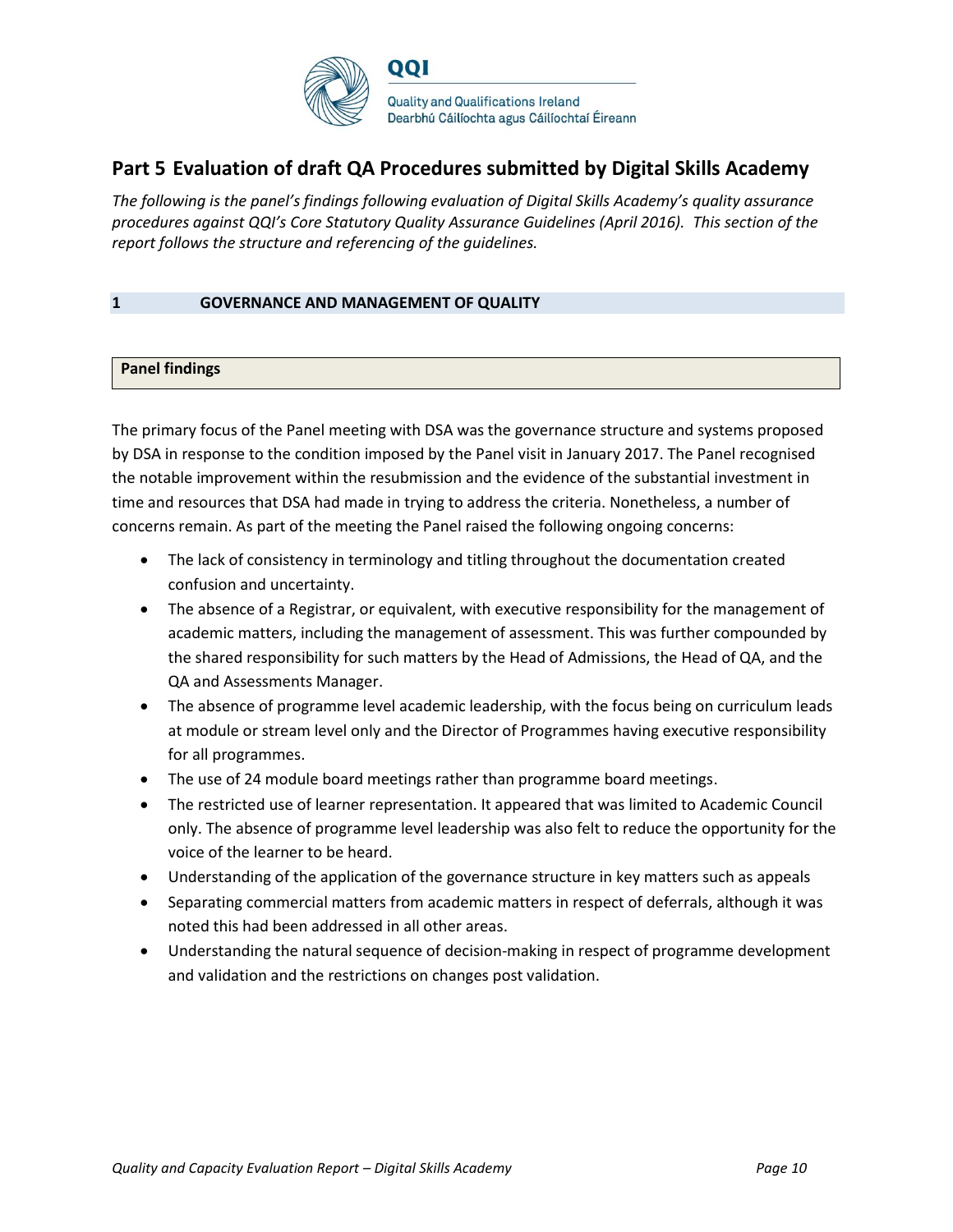

#### **2 DOCUMENTED APPROACH TO QUALITY ASSURANCE**

#### **Panel findings**

QQI's *Core Statutory QA Guidelines* associate the 'documented approach to quality assurance' with decisions made by the provider regarding how procedures are developed; the types of information they will contain; and how appropriate they are to their environment and context. The guidelines also expect a comprehensive approach to documentation, with responsibilities and accountability clearly identified.

The Panel noted that DSA had given due consideration to the feedback and recommendations from the Panel evaluation in January 2017 and evidence of this was apparent in the much more comprehensive revised Draft Quality Assurance Manual. The manual was extensive and had sought to address each of the areas of Quality Assurance for which a provider of programmes leading to QQI awards would be expected to address. It also reflected the distance and blended learning mode of delivery of DSA programmes. Notwithstanding this, the panel was not satisfied that the draft QA Manual is fit for purpose. This largely stems from the concerns pertaining to the governance structure and systems and how that then plays out through the QA policies and procedures. During the evaluation meeting, the panel communicated the following concerns:

- The documentation includes inconsistent terminology and role titling as well as roles that are not included on the organisational chart provided, leading to confusion.
- Many of the procedures evidence misunderstanding of natural sequencing of events or decisionmaking.
- Matters pertaining to appeals, including admissions appeals, reflect inappropriate governance of academic matters.
- The procedures relating to programme development and validation are confusing and don't appear to fully reflect the requirements of the QQI Core Validation Policy and Criteria.
- The potential for confusion or error as a result of overlapping responsibilities
- The leading of deferrals as an academic matter by the commercial side of the organisation.
- Inconsistency with QQI policy on Assessment and Standards, Revised 2013.
- Vagueness of policies relating to Data Management and the absence of associated procedures in some instances.

These references are not intended to be comprehensive but moreover provide a summary of the matters of concern that were discussed with DSA.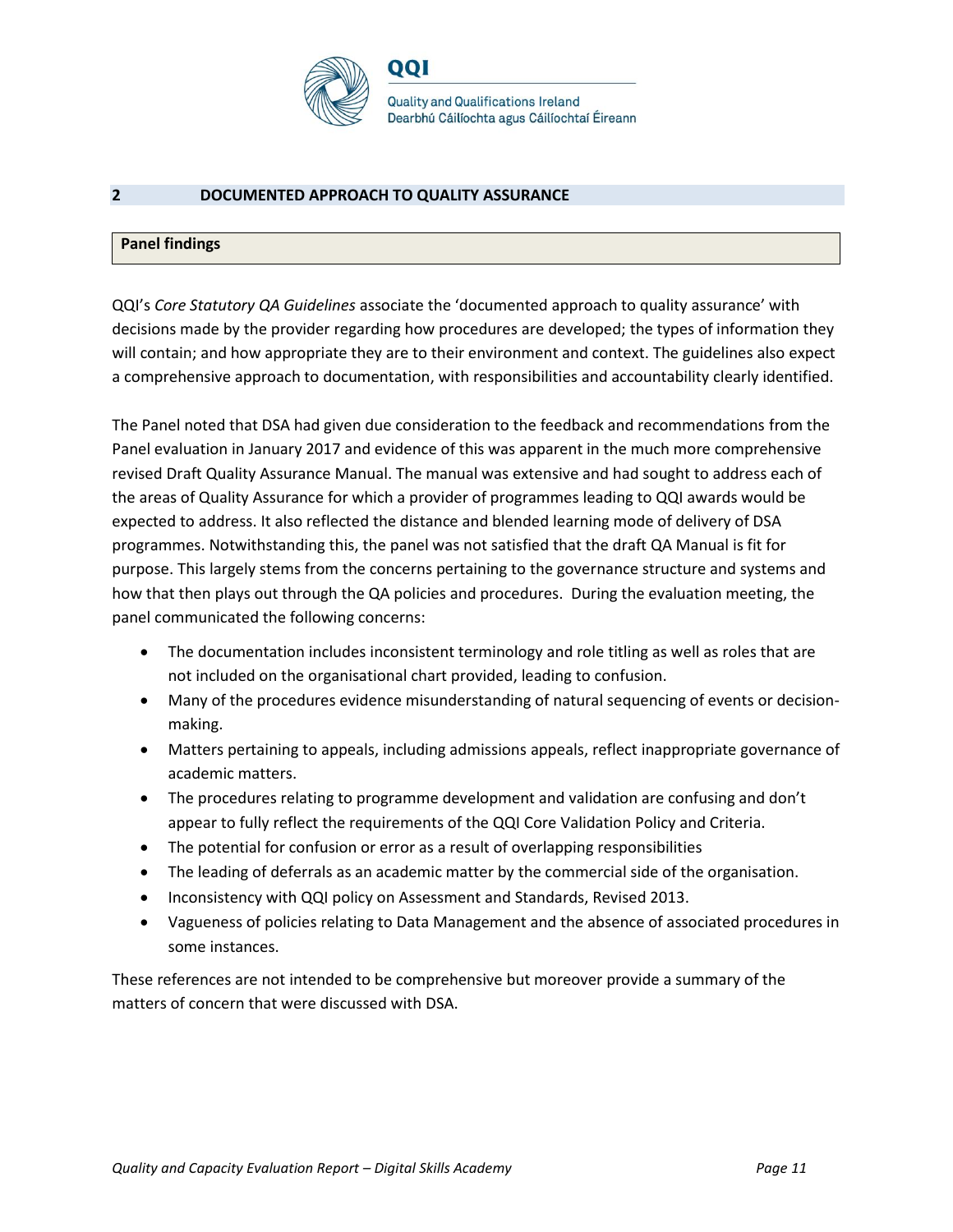

#### **3 PROGRAMMES OF EDUCATION AND TRAINING**

#### **Panel findings:**

The Panel noted the enhancement in the documentation submitted to reflect the particular characteristics of the development and delivery of programmes through a distance and online learning medium. Extensive information was provided in this regard and it was apparent that DSA had given due consideration to particular aspects such as content creation.

In its discussions with DSA representatives, the Panel became increasingly aware of the module level management and operation of programmes and the absence of programme level management separate to the strategic management of programmes. The extent of this was evidenced throughout a range of policies and procedures and the impact of programme level decision-making was highlighted as a concern for the Panel. The role of module boards in place of programme boards, review and proposed changes at module level, and the confusion in the documentation in relation to programme versus cohort further compounded concerns.

From a governance perspective, the relationship between the programme and Academic Council was not clear due to the absence of a Programme Leader. Similarly, the absence of a Registrar, or equivalent was of concern and impacted on managing programme quality and assessment.

#### **4 STAFF RECRUITMENT, MANAGEMENT AND DEVELOPMENT**

#### **Panel findings:**

The Panel initially raised concerns about the capacity of DSA to accommodate the potential for 1400 learners as detailed in the application. It was clarified that this was an error but nonetheless the Panel wished to understand the staff recruitment process, induction and workload allocation.

The Panel noted DSA's industry links and the significance of this in recruiting subject matter experts. The commitment to inducting and developing staff in respect of the mode of delivery was recognised by the Panel. The use of weekly team meetings for academic staff was also noted. The academic staff in attendance were positive about being more empowered as a result of the preparations for the application to QQI.

DSA confirmed there is typically one academic assigned per module but that coaches and mentors are also allocated to support the learner group.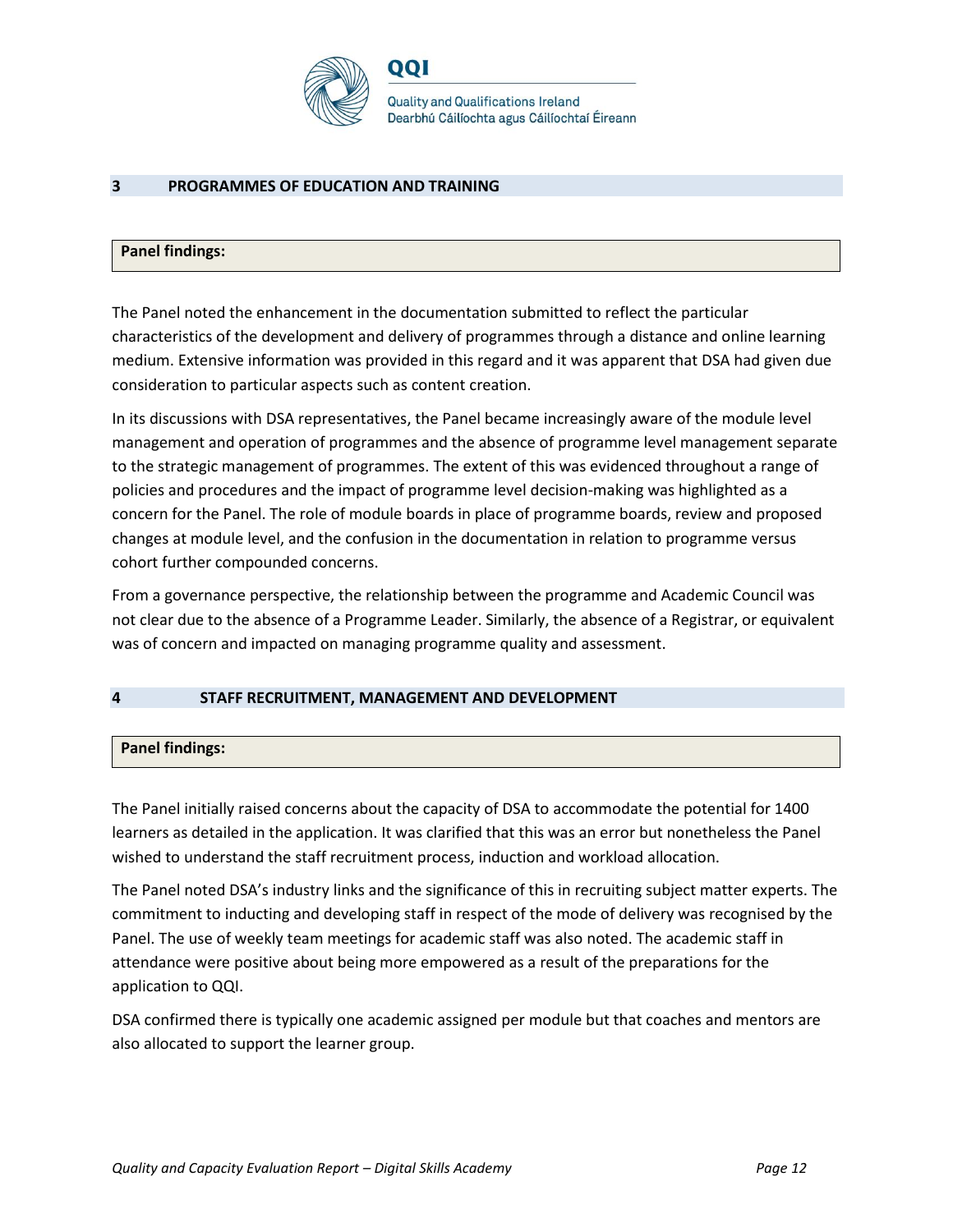

001

**Quality and Qualifications Ireland** Dearbhú Cáilíochta agus Cáilíochtaí Éireann

#### **5 TEACHING AND LEARNING**

#### **Panel findings:**

This area was addressed in detail at the initial visit in January 2017 and therefore featured less during the discussions at this subsequent visit. It did however still come up as a topic of discussion. The Panel noted that DSA had sought to include greater detail within the draft QA Manual relating to teaching and learning and the specific challenges and complexities in respect of distant and online learning.

The panel was advised that DSA typically applies the flipped classroom approach and each module is designed to include a number of "touch points" with learners as part of the teaching methodology. Each module has live synchronous tutorials to ensure the ongoing engagement of learners. The number of live sessions varies based upon the module size and duration. Typically a module would have one academic with coaches and mentors assigned as further support to ensure good practice. Live synchronous tutorials can be up to 120 learners with 2 curriculum leads in the session. Members of the panel felt this staff-student ratio would be extremely challenging for promoting student participation and engagement, beyond attendance, including staff student interaction, as was communicated to be the intent.

The Panel noted the template design of module delivery utilised by DSA that requires academic staff to develop a lesson around chunks of time. The Panel also noted the close relationship between the academic staff and the content development staff in the creation of online materials.

#### **6 ASSESSMENT OF LEARNERS**

| <b>Panel findings:</b> |  |  |
|------------------------|--|--|

The *Core Statutory QA Guidelines* indicate the importance of having an assessment framework that reflects the provider's philosophy of assessment. This is particularly relevant when assessment is being designed for on-line and blended learning.

The Panel noted the greater detail provided by DSA in the Draft QA Manual in respect of assessment of learners. However, the Panel felt there was confusion, lack of understanding, and non-adherence to QQI policy evident.

The Panel acknowledged the intention of DSA to simultaneously offer programmes awarded by DIT and QQI and they had therefore sought to align the regulations and requirements of both bodies. DSA was invited to share where it had identified conflicting practice in respect of academic regulations. The Panel noted the inconsistent application of sectoral convention number 3 as documented in QQI Assessment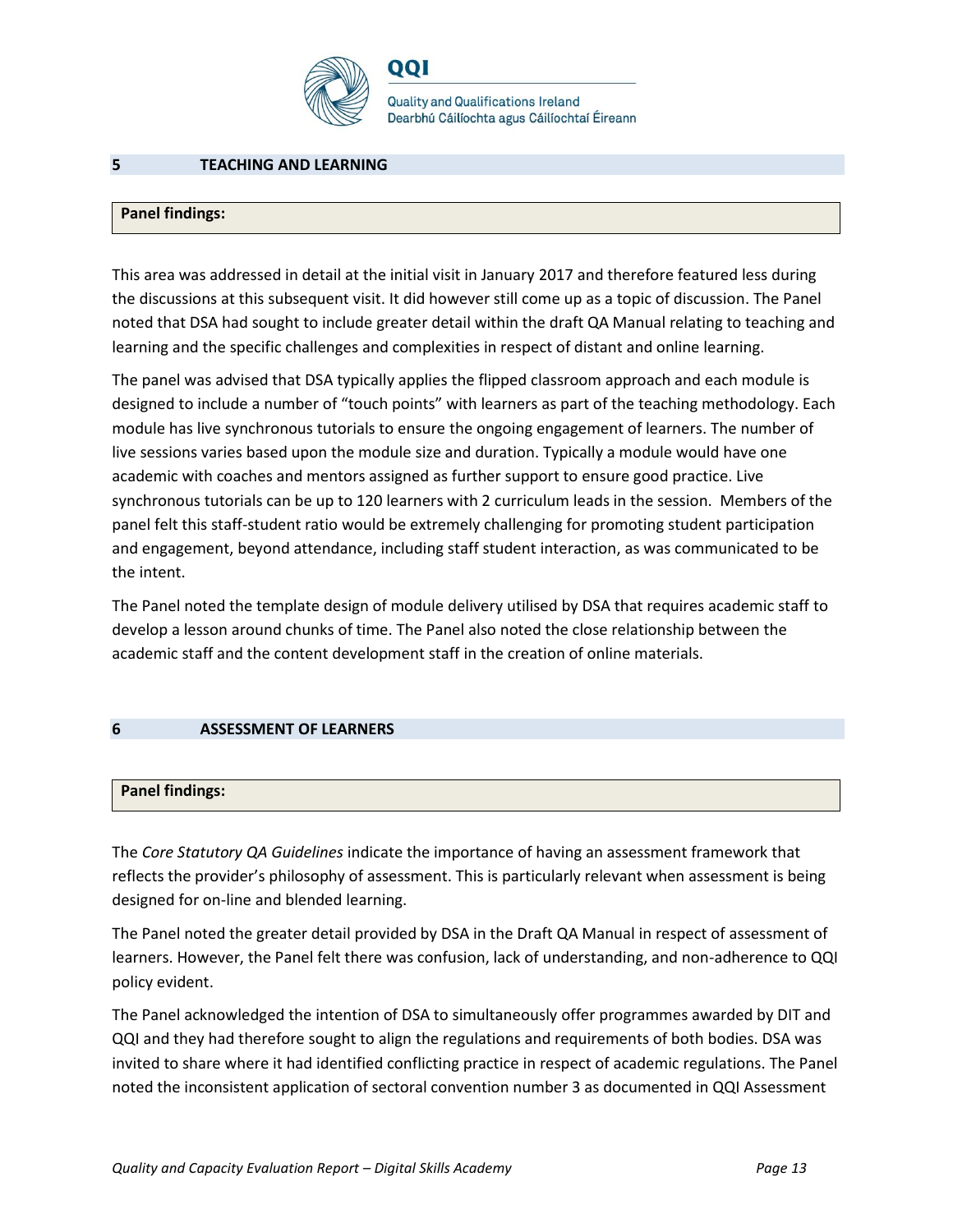

and Standards, revised 2013, and was concerned about the regulations pertaining to award calculation and classification. This was reinforced by the confusing regulatory information provided relating to assessment and specifically relating to repeat assessment opportunities.

The Panel was also concerned about the procedures in place for the management of review, remark, and appeal and the operation of Progression and Awards Boards. The information provided highlighted misunderstanding of the natural sequencing of events and the appropriate application of governance to assessment decisions.

The role of the Internal Verifier was questioned and the Panel was concerned about this appearing to be an administrative checking role and absent of the more academic moderation responsibilities.

As previously noted, the procedure for appeals was of concern and this included the evidence of the absence of the application of an appropriate system of governance.

#### **7 SUPPORT FOR LEARNERS**

#### **Panel findings:**

In its Self-Evaluation Report (August 2017), DSA updated the Panel on its intentions regarding ensuring Library provision, which as yet is not in place. DSA has shortlisted potential online library providers and is yet to complete a final service review in order to agree the contract and implement the service.

DSA informed the Panel in some detail of the extent and variety in learner support mechanisms. The Panel noted the positive work undertaken by DSA in respect of learner induction, referred to as Preonboarding and Onboarding. The Panel further noted the use of coaches and mentors to provide ongoing support to learners and the close working relationship these roles have with the academic staff of the modules being undertaken.

Within the Self-Evaluation Report DSA also outlines a number of areas for improvement, which includes the production of learner engagement reports generated from the LMS, and utilising the LMS to communicate programme updates to learners as high priority matters.

#### **8 INFORMATION AND DATA MANAGEMENT**

#### **Panel findings:**

Within its self-evaluation report, DSA identified the review of the creation and collation of data with respect to Data Protection requirements and implementation of process changes as a high priority. The Panel noted this and the evidence provided at the Evaluation meeting which evidenced the work that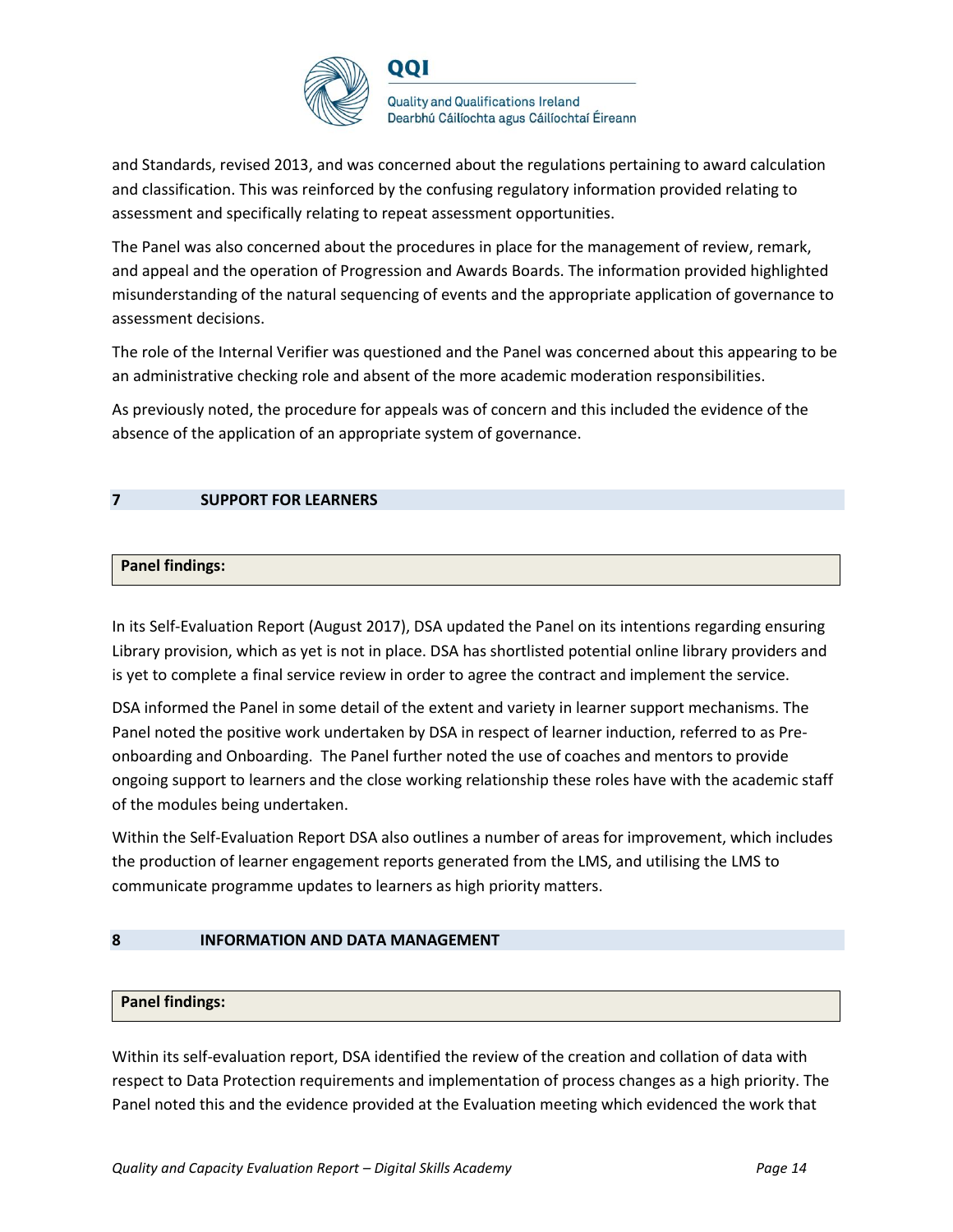

was underway in this regard. This provided some assurance to the Panel who had communicated concerns relating to the vagueness of the policies and absence of procedures in this section of the QA Manual. It was not evident to the Panel how DSA currently complies with Data Protection legislation or how it satisfies its obligations in this regard. In particular, it was not clear what the records retention policy detail is and what DSA understands as its obligations and responsibilities in respect of the retention of programme and learner data.

#### **9 PUBLIC INFORMATION AND COMMUNICATION**

#### **Panel findings:**

Within its Draft QA Manual, DSA outlines the procedures in place to ensure the accuracy and completeness of public information.

As indicated in section 7, DSA provides a Pre-onboarding process where learners are required to attend live online sessions. During these sessions they are notified of the programme schedule (timetable), and provided with full programme information including detail of the methodologies and structures.

DSA also undertakes to publish quality assurance evaluation reports on its website as soon as possible after an evaluation, along with related improvement plans.

#### **10 OTHER PARTIES INVOLVED IN EDUCATION AND TRAINING**

# **Panel findings:**

As noted following the initial Evaluation meeting in January 2017, the only awarding body relationship that DSA currently has is with the Dublin Institute of Technology. The nature of this relation did not form part of the discussion at this subsequent evaluation meeting but DSA did communicate their intention to continue to offer programmes leading to awards of DIT alongside those leading to awards of QQI.

Within its Draft QA Manual DSA has outlined how it intends to engage with a range of other parties including panel members and external examiners. The report from the initial Evaluation Meeting in January noted DSA's inclusion of reference to 'substantial engagements with peers in leading universities' in South Africa and Mexico (draft Quality Assurance Manual, p. 127). The Panel report subsequently noted that the quality assurance procedures do not detail the arrangements for due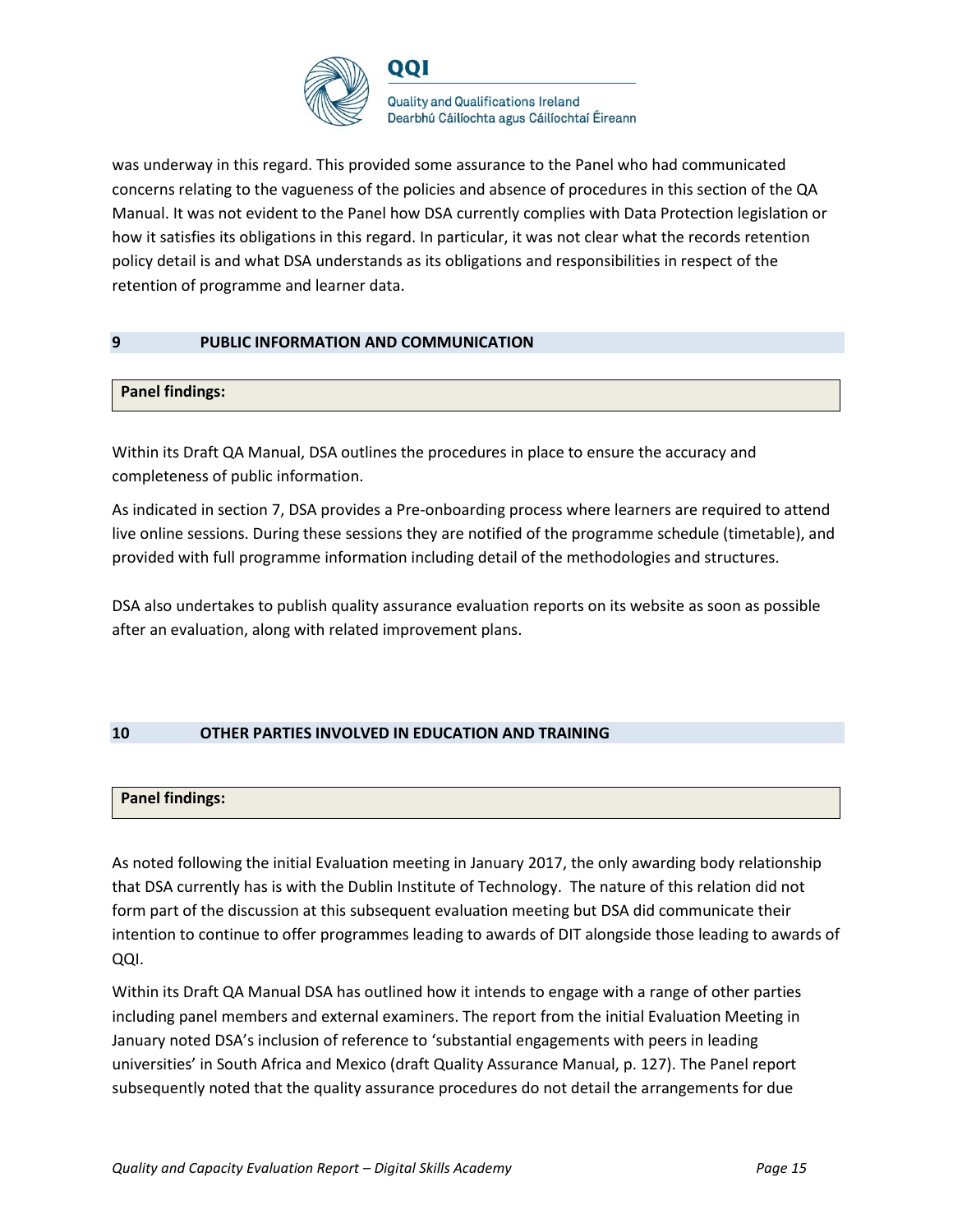

diligence and how such relationships are formed. It was noted that this was a further area that should be attended to when DSA is revising its quality assurance procedures. There was no discussion in relation to this as part of the most recent Evaluation Meeting as the inclusion of such detail in the revised Draft QA Manual is not apparent.

#### **11 SELF-EVALUATION, MONITORING AND REVIEW**

**Panel findings:**

DSA includes self-evaluation, monitoring and review in its self-evaluation and draft quality assurance procedures (section 11). Its quality assurance procedures address how programmes are reviewed and self-evaluation reports produced, which leads to the identification of areas for improvement and ongoing monitoring. DSA also describes the management of external reviews of programmes and how regular self-monitoring of activities is assured.

In its Self-Evaluation Report DSA outlines how it has more comprehensively documented its procedures and that it has sought to redress the balance of the previously overly onerous module level review as opposed to programme level review.

The Panel noted the detail provided has been extended and enhanced following the feedback from the initial Evaluation Meeting. However, in many cases it still lacks clarity and also continues to place emphasis on module level activities in some regards. The lack of clarity may be reinforced by the confusing use of terms such as "programme end" when referring to the end of the delivery of the programme to one specific cohort. A number of the procedures still lack specific step by step detail that would ensure the provision of complete information on expectations and requirements to the relevant stakeholders who would be required to engage with them.

#### **Sector Specific QA Guidelines for Independent / Private Providers**

*The following is the panel findings following evaluation the draft quality assurance procedures against QQI's Sector Specific Quality Assurance Guidelines (April 2016). This section of the report follows the structure and referencing of those guidelines.* 

#### **1. OTHER PARTIES INVOLVED IN EDUCATION AND TRAINING (part 9)**

#### **Panel findings:**

The findings of the panel relating to section 10 above of the *Core Statutory Quality Assurance Guidelines* are of equal relevance to this reference to the sector-specific quality assurance guidelines for independent providers. Those findings are reproduced below: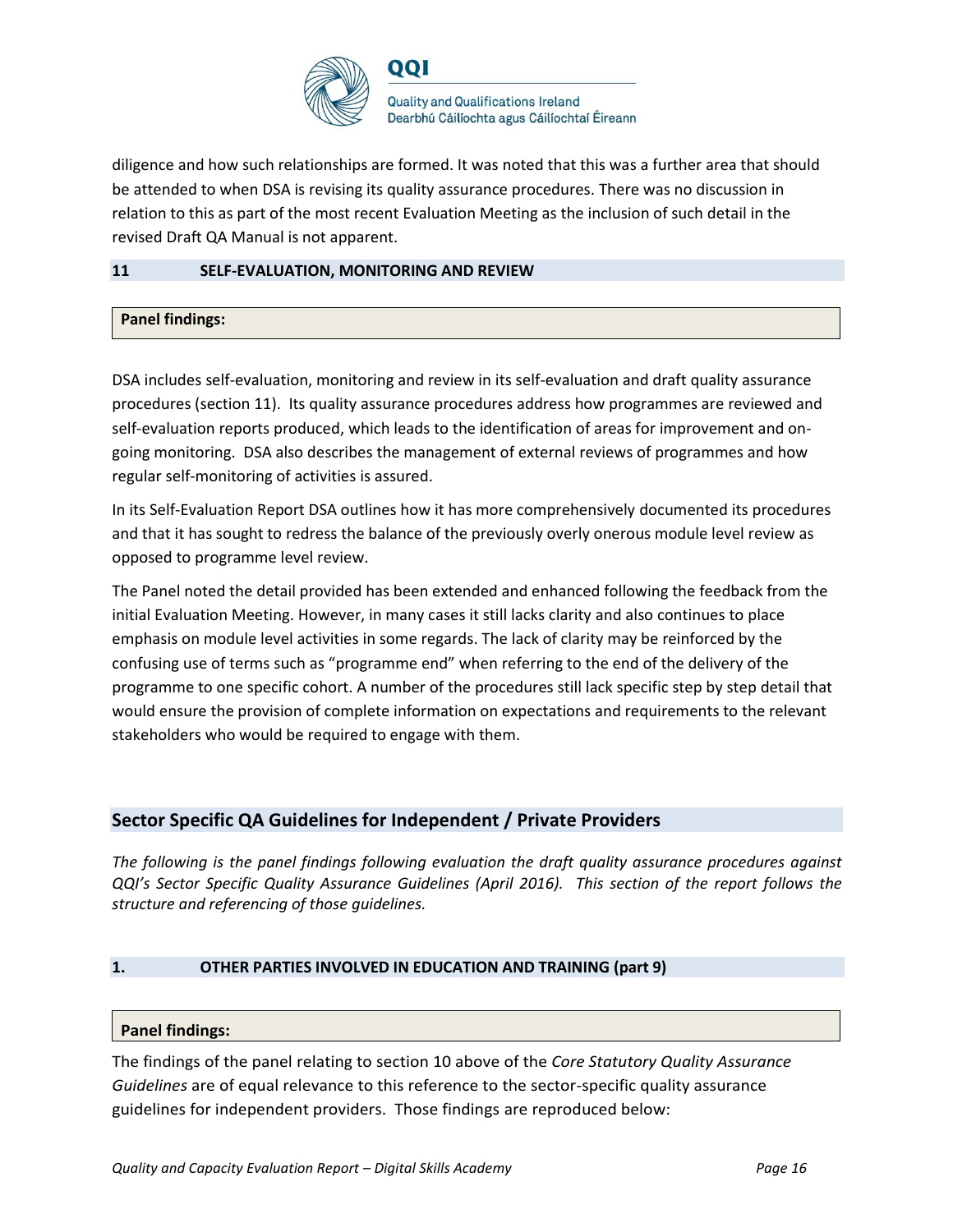

*As noted following the initial Evaluation meeting in January, the only awarding body relationship that DSA currently has is with the Dublin Institute of Technology. The nature of this relation did not form part of the discussion at this subsequent evaluation meeting but DSA did communicate their intention to continue to offer programmes leading to awards of DIT alongside those leading to awards of QQI.* 

*Within its Draft QA Manual DSA has outlined how it intends to engage with a range of other parties including, panel members and external examiners. The report from the initial Evaluation Meeting in January noted DSA's inclusion of reference to 'substantial engagements with peers in leading universities' in South Africa and Mexico (draft Quality Assurance Manual, p. 127). The Panel report subsequently noted that the quality assurance procedures do not detail the arrangements for due diligence and how such relationships are formed. It was noted that this was a further area that should be attended to when DSA is revising its quality assurance procedures. There was no discussion in relation to this as part of the most recent Evaluation Meeting as the inclusion of such detail in the revised Draft QA Manual is not apparent.* 

In addition to the above, as noted in the Report of Evaluation Panel's initial visit in January 2017, DSA does not sub-contract the delivery of its programmes to any other providers.

On a separate matter, while PEL was not discussed as part of either meeting with the Evaluation Panel, DSA make it clear in their application that they intend to establish appropriate refund arrangements.

# **Evaluation of draft QA Procedures - Overall panel findings**

The Quality and Capacity Panel noted a number of very positive aspects of the provision of Digital Skills Academy during its evaluation meeting. It once again noted the evident commitment to high quality distance and blended learning, and also the varied, accessible and ongoing arrangements in place for supporting learners.

The Panel further noted the evident commitment of DSA to considering and responding to the previous conditions and recommendations of the Panel. The product of this was documentation that was much more comprehensive and demonstrated very serious and significant changes made by DSA in an attempt to satisfy the criteria. Notwithstanding this, the panel was not satisfied that the documentation evidenced an appropriately sound understanding of academic governance, which in turn impacted on the fitness for purpose of the proposed quality assurance arrangements required of providers offering programmes leading to QQI awards.

As a result, the panel has found that Digital Skills Academy is not in a position to advance to the second stage of the initial access process and recommends that the QA procedures not be approved.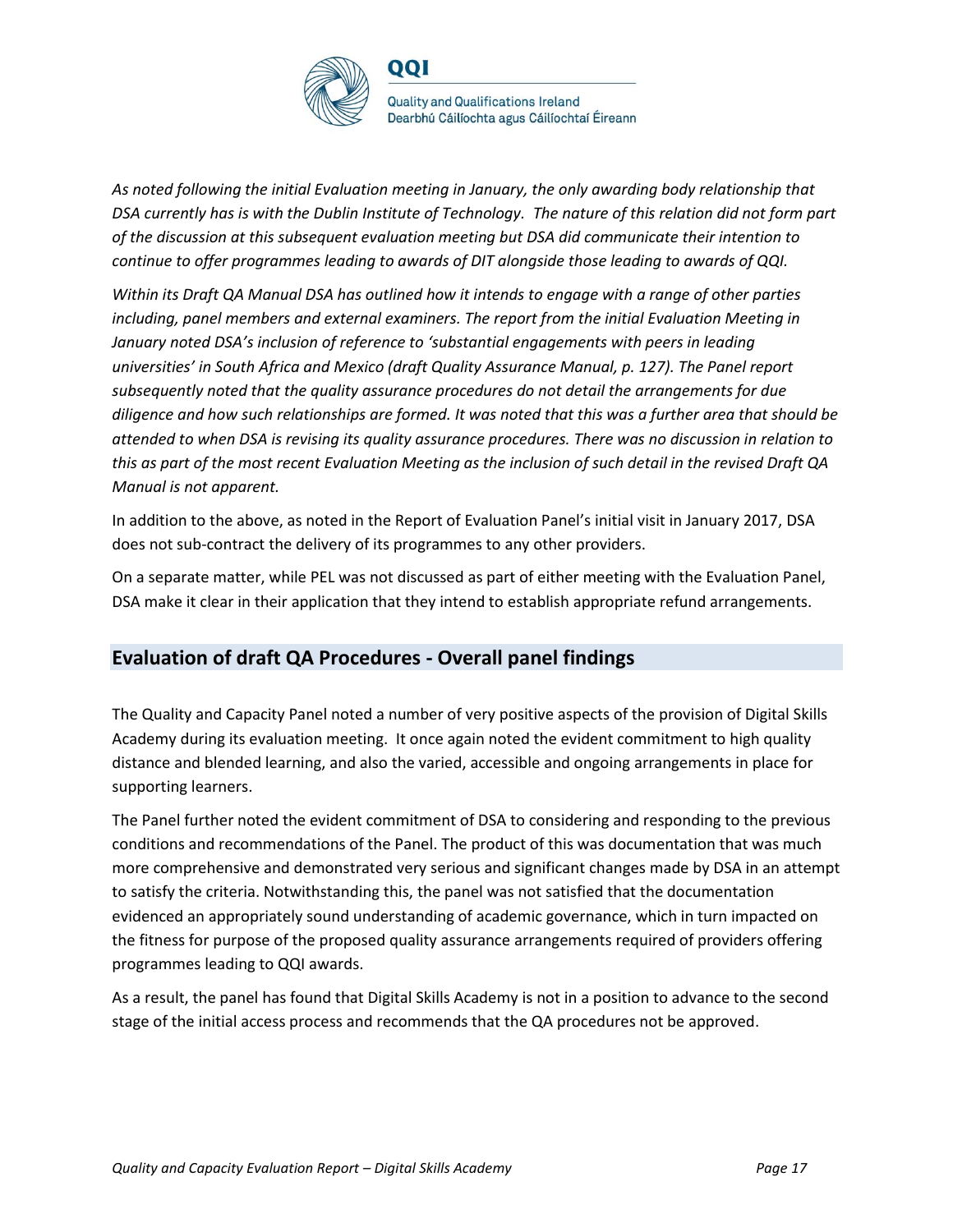

# **Part 6 Conditions and Recommendations**

| 6.1 Conditions |  |  |  |
|----------------|--|--|--|
| N/A            |  |  |  |

#### **6.2 Recommendations**

**N/A**

# Part 7 Proposed Approved Scope of Provision for this provider

As the recommendation of the panel is that DSA does not progress to stage 2, Part 7 is not applicable.

# **Part 8 Approval by Chair of the Panel**

This report of the Quality and Capacity Panel is approved and submitted to QQI for its decision.

Name:

Fack offerth

*Jack O'Herlihy* Chair, Quality and Capacity Sub-panel

Date: 28/09/2017